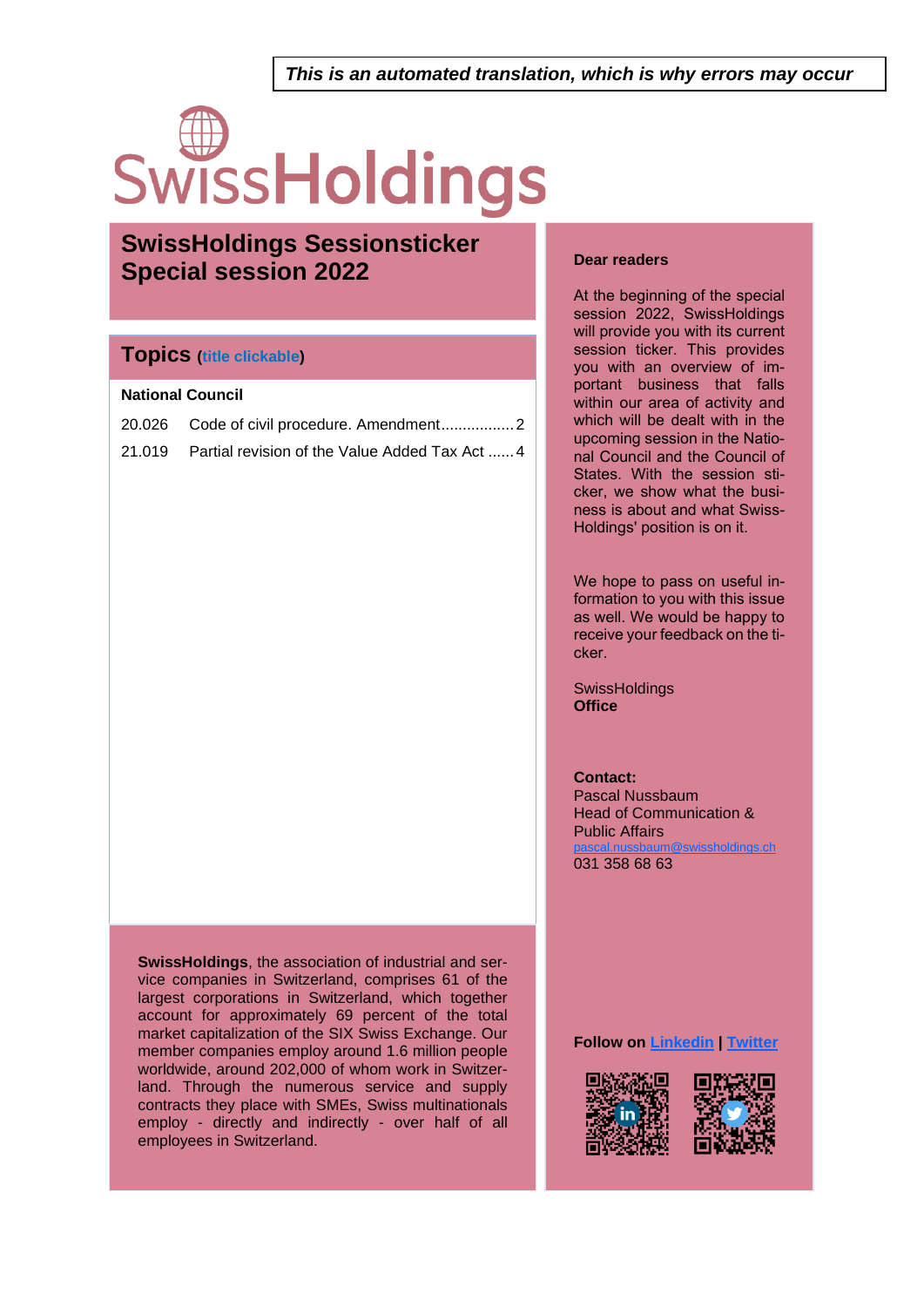# <sub>(se</sub><br>Surfaldings

### **National Council:**

### <span id="page-1-0"></span>**[20.026](https://www.parlament.ch/de/ratsbetrieb/suche-curia-vista/geschaeft?AffairId=20200026) Code of Civil Procedure. Amendment**

Treatment on Tuesday, May 10, 2022

### **That's what it's about**

In the present revision, the Federal Council assumes that the Swiss Code of Civil Procedure (CCP), which has been in force since January 1, 2011, has proven itself in practice overall. However, it would like to further improve its practicality and the enforcement of the law through selective improvements.

Of utmost importance in this context is the protection of professional secrecy for in-house counsel. In its draft, the Federal Council provides for a sensible compromise provision (Art. 160a E-ZPO). This goes back to the parliamentary initiative Markwalder [15.409](https://www.parlament.ch/de/ratsbetrieb/suche-curia-vista/geschaeft?AffairId=20150409) "Protection of professional secrecy for in-house lawyers", which had already been approved by the preliminary advisory committees of the National Council and the Council of States.

Also in the context of the consultation on the CCP, the Council of States is in favor of the introduction of professional secrecy protection for in-house counsel - which we welcome - but the Council has amended and restricted the Federal Council's version in a problematic way.

With regard to the right to refuse to cooperate for in-house counsel, the Committee for Legal Affairs of the National Council (RK-NR) now proposes to delete the requirement of reciprocity introduced by the Council of States. A first minority does not want any new requirements, a second majority wants to stay with the Federal Council's version.

### **Status of the procedure**

Council of States Summer Session 2021: (39:0)

RK-NR 08.04.2022: Acceptance (22:0:1)

### **Position SwissHoldings**

**Great importance of professional secrecy protection for in-house lawyers**: From the point of view of SwissHoldings and for our member companies, the introduction of professional secrecy protection for in-house lawyers in the bill as it is currently being discussed is of great importance for the following reasons:

- In **very general terms, the following should be noted:** Swiss law grants protection of secrecy to the lawyer and his auxiliary persons for profession-specific activities. The same must also apply to the in-house holder of a lawyer's license and persons subordinate to him if they perform the same activity - i.e. activities specific to a lawyer's profession.

**- Location-relevant - no** disadvantages **for Swiss companies abroad**: Specifically, the introduction of professional secrecy protection for in-house lawyers is about avoiding disadvantages for our Swiss companies in proceedings abroad, because our legal system - unlike many other legal systems - does not know any professional secrecy protection for in-house lawyers. In proceedings in the USA, the

|  |  |  |  |  |  |  |  |  |  |  |  |  |  |  |  |  |  |  |  |  |  |  |  |  |  |  | $\sqrt{2}$ |
|--|--|--|--|--|--|--|--|--|--|--|--|--|--|--|--|--|--|--|--|--|--|--|--|--|--|--|------------|
|  |  |  |  |  |  |  |  |  |  |  |  |  |  |  |  |  |  |  |  |  |  |  |  |  |  |  |            |
|  |  |  |  |  |  |  |  |  |  |  |  |  |  |  |  |  |  |  |  |  |  |  |  |  |  |  |            |
|  |  |  |  |  |  |  |  |  |  |  |  |  |  |  |  |  |  |  |  |  |  |  |  |  |  |  |            |
|  |  |  |  |  |  |  |  |  |  |  |  |  |  |  |  |  |  |  |  |  |  |  |  |  |  |  |            |
|  |  |  |  |  |  |  |  |  |  |  |  |  |  |  |  |  |  |  |  |  |  |  |  |  |  |  |            |
|  |  |  |  |  |  |  |  |  |  |  |  |  |  |  |  |  |  |  |  |  |  |  |  |  |  |  |            |
|  |  |  |  |  |  |  |  |  |  |  |  |  |  |  |  |  |  |  |  |  |  |  |  |  |  |  |            |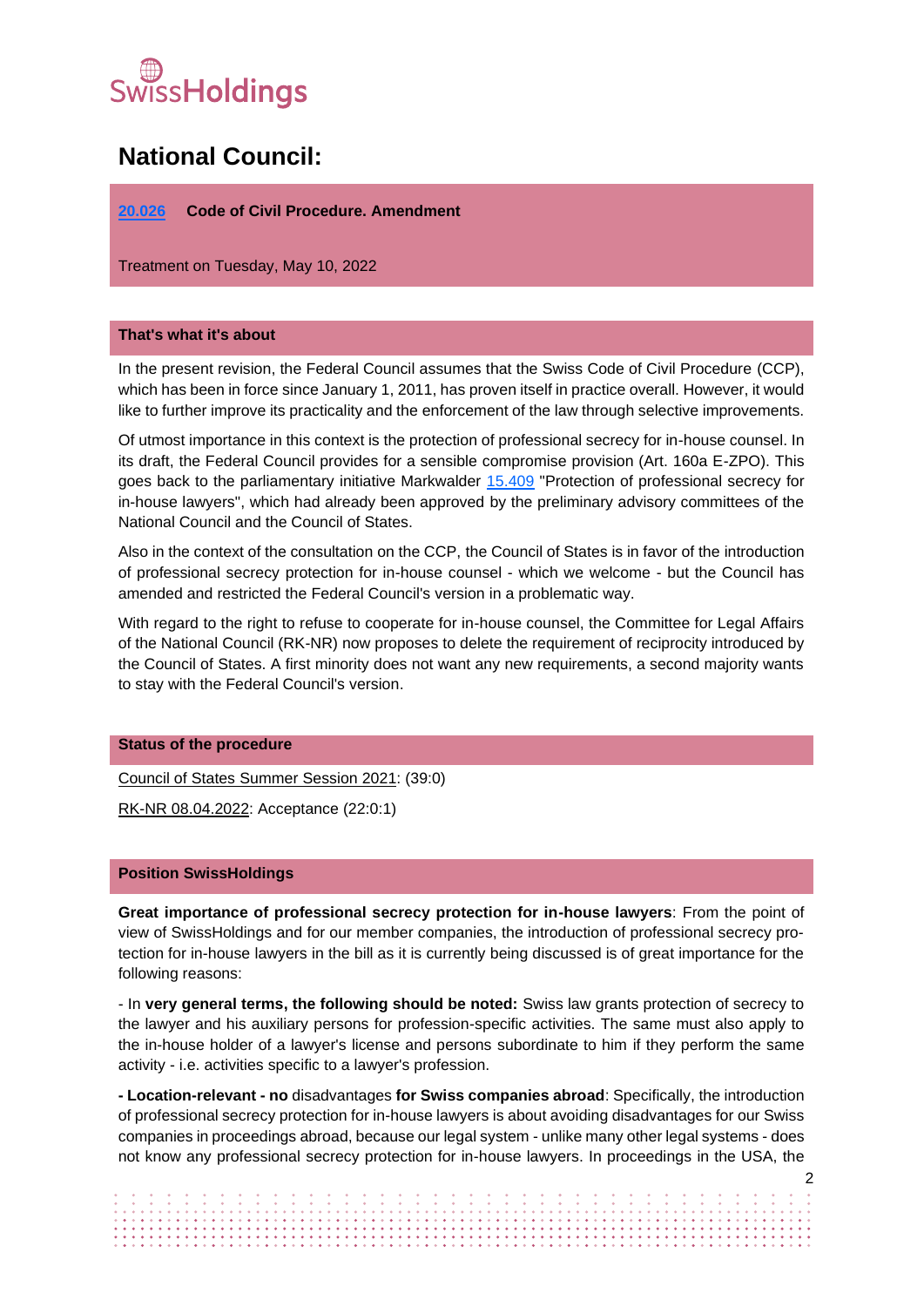### WissHoldings

disadvantage of Swiss companies becomes particularly visible. In so-called discovery proceedings, Swiss companies can be required to disclose the correspondence of their in-house counsel or corporate attorneys employed in Switzerland; at the same time, the correspondence of American companies is protected. Thus, there is a risk that strategically important information from Swiss companies could fall into the wrong hands. In such constellations, lawyers of opposing parties also specifically direct disclosure requests to the internal legal services of Swiss companies. Moreover, the amounts in dispute in these proceedings are regularly very high, which leads to very high risks in the context of civil proceedings. Accordingly, the introduction of professional secrecy protection is relevant to the location.

**- Strengthening internal legal services and thus preventively ensuring compliance with the law**: Furthermore, professional secrecy protection for **in-house counsel is** also important for strengthening legal services and thus ensuring compliance with legal regulations within the company. In-house counsel are now a critical factor in ensuring legal compliance in companies in a preventive manner. In order for in-house counsel to be able to prepare their legal analyses correctly and in a targeted manner, they depend on obtaining the most complete information possible on the relevant facts. However, the bearers of such information will only provide in-house counsel with information if they can trust that the communication will be protected. If the work products (e.g., analyses) and the communications of in-house counsel are not protected, this has a correspondingly strong negative effect in terms of preventively ensuring compliance with legal regulations.

**- Many, and more and more countries with a corresponding provision**: Many countries have now realized that the protection of professional secrecy for in-house counsel is relevant to the location and provide for such protection accordingly. Legal professional privilege does not only exist in the entire Anglo-American legal sphere. It also extends to various countries in Europe. In particular, the Netherlands, Germany, Belgium and Spain have introduced a corresponding provision in recent years.

**The Federal Council's proposal on the protection of professional secrecy is a sensible compromise provision - which was developed in particular with the involvement of the Swiss Bar Association. SwissHoldings therefore recommends that the proposal of minority II of the RK-NR (= in accordance with the Federal Council) be accepted or, should this be rejected, that the proposal of the Commission majority be accepted.**

3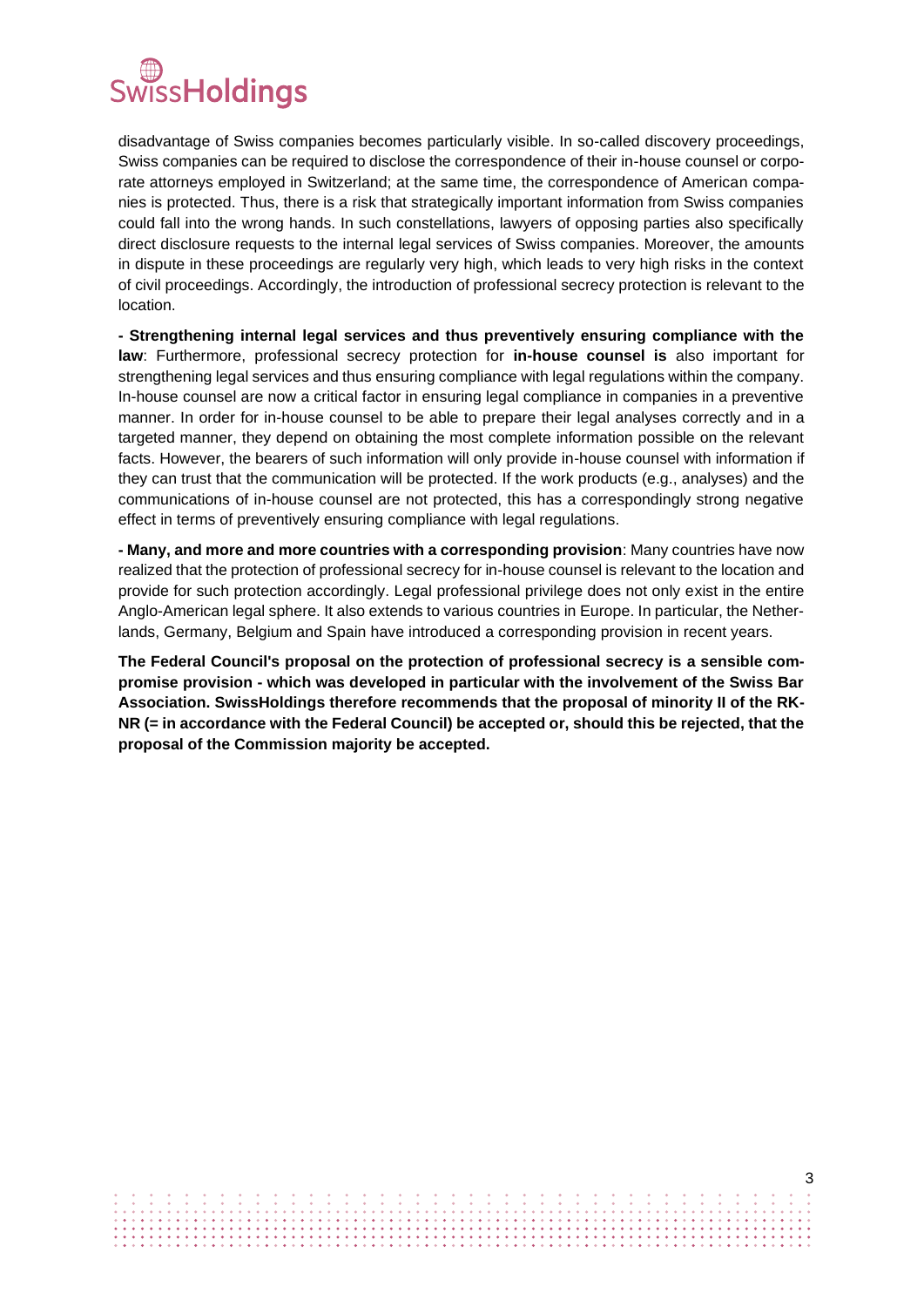# SwissHoldings

### **National Council:**

### <span id="page-3-0"></span>**[21.019](https://www.parlament.ch/de/ratsbetrieb/suche-curia-vista/geschaeft?AffairId=20210019) Partial revision of the Value Added Tax Act es**

Treatment on Tuesday, May 10, 2022

### **That's what it's about**

This bill implements various parliamentary initiatives in the area of value added tax. The focus is on the collection of VAT by mail-order platforms and the obligation to provide information for all internet platforms. Other elements concern CO2 emission certificates, foreign travel agencies and provisions on tax representation. The catalog of tax exemptions is to be expanded and new services are to be subject to the reduced tax rate. Simplifications for SMEs such as voluntary annual accounting and measures to combat fraud are also included.

#### **Status of the procedure**

### WAK-NR 12.04.22: Adoption without dissenting vote

The WAK-NR has not made any fundamental changes to the Federal Council's bill. However, there are minority motions on various procedural issues.

### **Position SwissHoldings**

VAT is assessed independently by Swiss companies at their own expense and entirely at their own risk. At the federal level, the processing of VAT is one of the largest administrative cost factors for Swiss companies. The situation has a lot to do with the numerous breaks that run through the VAT system: Countless exceptions, different tax rates and various turnover limits make the system enormously complex. The present partial revision hardly brings any relief for companies. Since the total revision of the VAT law in 2010, the Swiss system has become continuously more complicated, and new complications are also associated with the present draft law. Unfortunately, the present draft reinforces the negative tendency by giving privileged treatment to new areas of consumption. Every privilege represents a disadvantage and a burden for other, non-privileged areas, because without privileges the tax burden could be lower for the same tax revenue. This is also the only justifiable, fair solution from the consumer's point of view. New privileges should therefore be dispensed with in the interest of a broad-based value-added tax that treats all services equally and can thus be accepted equally by the companies providing the services and by consumers.

Where adjustments and further developments are deemed necessary or desirable, as in the case of the control of online platforms, the regulations should be made in such a way that they fit smoothly into the VAT system. In addition, the regulations should be as legally secure as possible for business practice and cost-efficient in application (i.e., associated with little bureaucracy). Measures that distort competition should be avoided.

### **Commission proposals bring improvements**